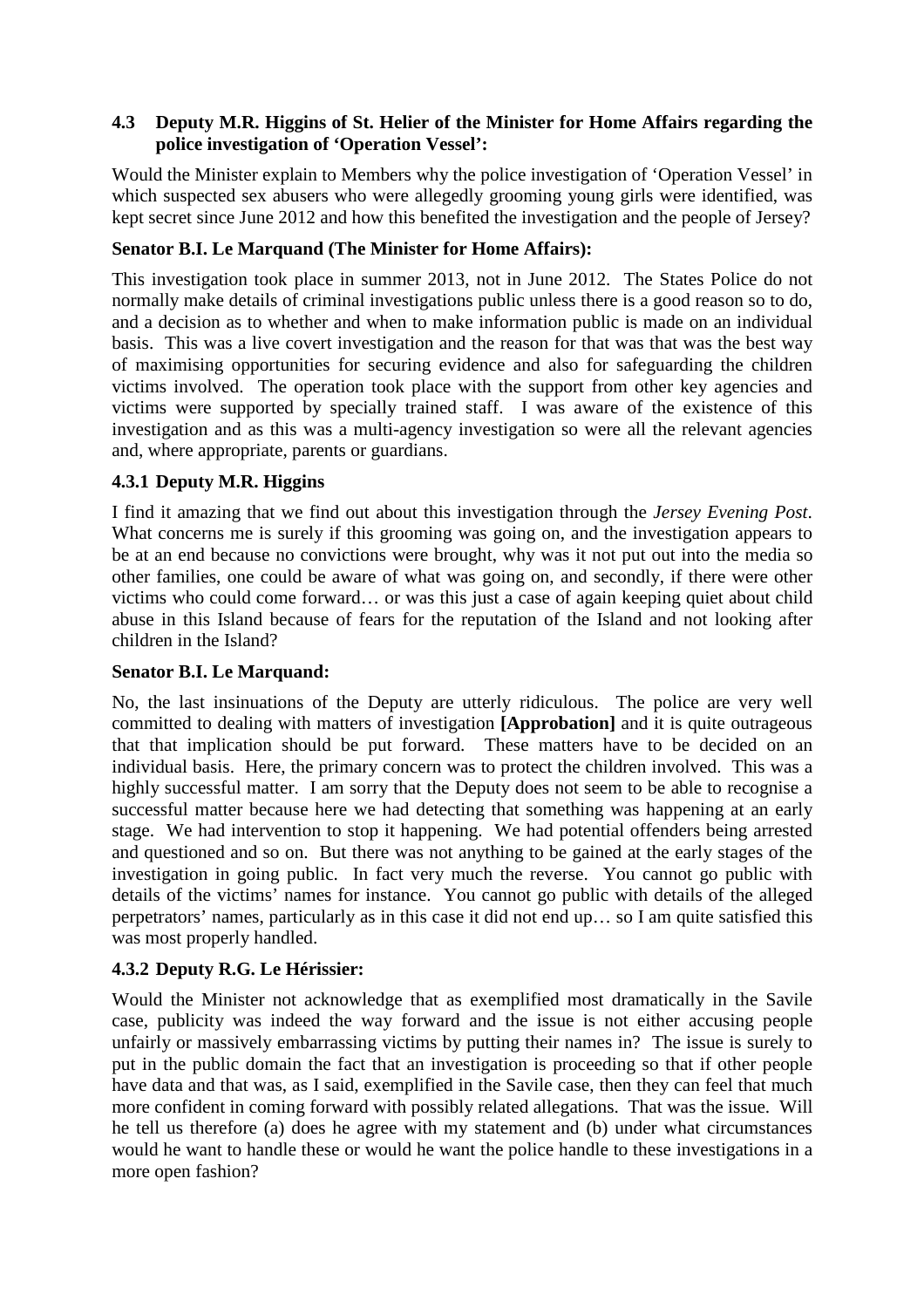#### **Senator B.I. Le Marquand:**

I do not agree with the statement in this particular case for the reasons I have already said, because you could not go public with details of the names of the alleged victims, nor could you go public with details of the alleged perpetrators. You simply could not do that in either case. You create witch hunt territory and all that kind of thing. There is an appropriate occasion to warn the public, and indeed that happened eventually via the *J.E.P. (Jersey Evening Post)* article, it is appropriate there is an issue generally. But frankly, you may call me a cynic if you like, but the issue of young men trying to ply young women with drink in order to get their - if I can go Victorian now - wicked way with them is not a new issue. This is a permanent risk, a permanent danger and that is a fact. What has been happening, on the positive side, is some excellent work has been done by the safeguarding board in training work in relation to the whole area of sexual exploitation of young people. I myself attended a half-day conference on this so the agencies are in a better place to recognise the issues when things are going wrong. But this was a massive success story and that I hold to.

#### **Deputy R.G. Le Hérissier:**

I wonder if the Minister could answer the question under what circumstances would he seek to have much more open investigation.

## **The Deputy Bailiff:**

I think, Deputy Le Hérissier, he has already answered. He said it depends on the facts of each case.

#### **4.3.3 Deputy M. Tadier:**

I do not call the Minister a cynic, I call him blatantly complacent. The only reason we are aware of this episode is purely by chance that a request was made, and I think possibly some investigative journalism for a change has uncovered this. For the Minister to stand up and say that everything is dandy simply beggars belief. Does the Minister acknowledge the fact that the only reason prosecutions were not brought was because the individuals who were very young were unwilling to testify and that were they willing to testify these individuals would probably be locked up at La Moye or certainly on some kind of suspended sentences?

#### **Senator B.I. Le Marquand:**

In relation to the second point: yes, that is correct. This is unusual investigation because there was no evidence coming from the victims themselves. It was, in fact, coming from other sources, and without a complainant who would give evidence: it is quite impossible to bring a criminal prosecution. I am not in the least complacent in this area. There has been excellent work to improve the system. We are still working on improving the system and awareness so that information is shared. We have brought in the M.A.S.H. (Multi-Agency Safeguarding Hubs) system within the last few months, which is a data-sharing information system. The fact is if information has to be obtained, it has to go to the right agencies and then they have to take appropriate action.

#### **4.3.4 Deputy M. Tadier:**

Does the Minister not acknowledge there is a problem if the only reason that people who would otherwise be convicted have not been convicted because the very vulnerable people that they were abusing, attempting to rape - because sleeping with a person under 16 is statutory rape - these individuals are still at large and that it should be possible for prosecutions to be brought in a case when these individuals, for whatever reason, do not wish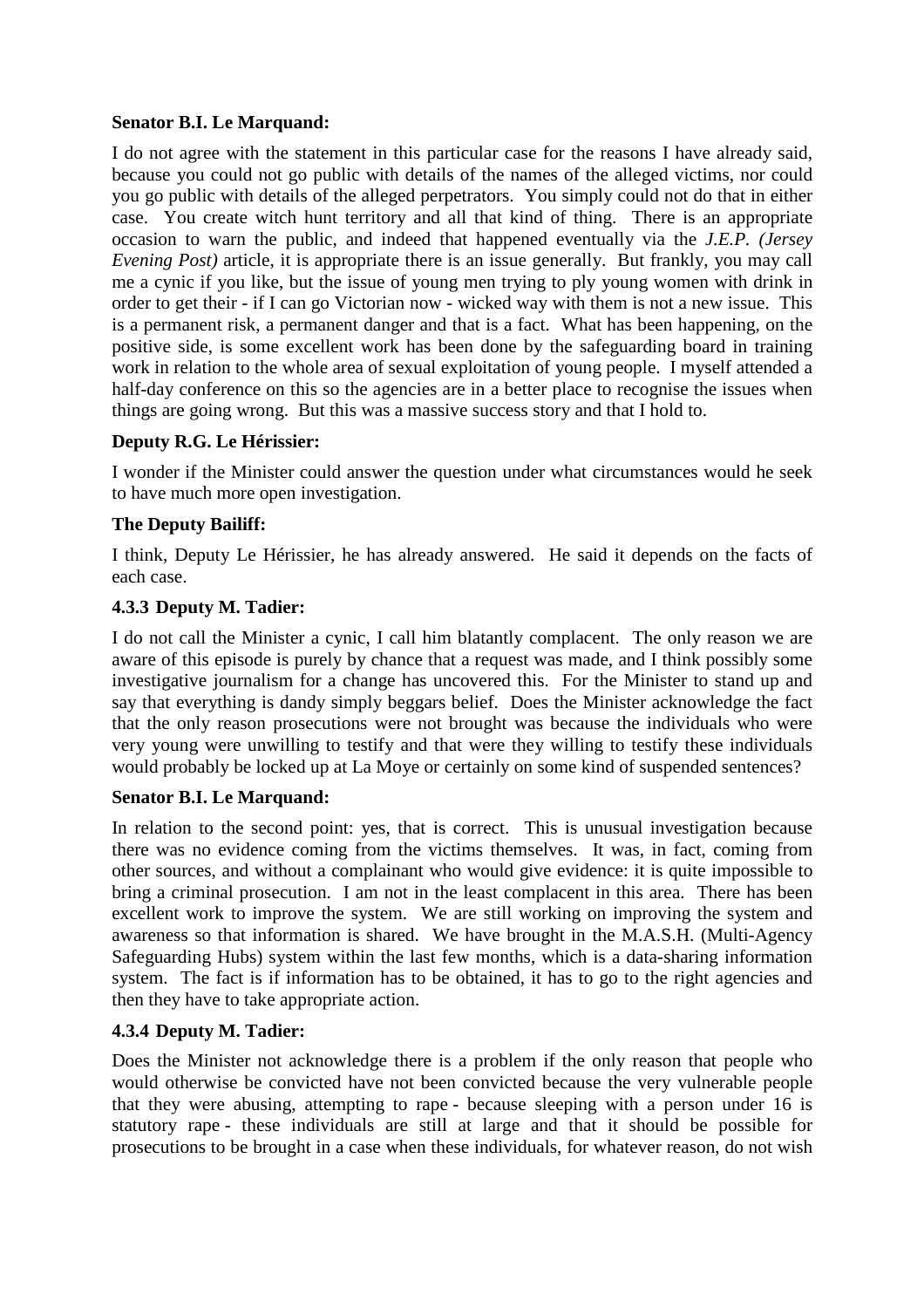to testify if there is other compelling evidence which is there. Does the Minister not agree, and if there needs to be a change a law will he bring that?

# **Senator B.I. Le Marquand:**

You could bring a prosecution if you had other evidence. But the key evidence in such cases is the evidence of the victims themselves. Clearly, without evidence from victims, there was no possibility of a successful prosecution. We have a criminal law in which the test is beyond reasonable doubt. That is a high test. So the police did their very best and by doing this in a covert way, which part of the reason for that was to try to ensure they got the best evidence possible in relation to the matter. But at the end of the day they cannot always succeed.

## **4.3.5 Deputy J.A. Hilton:**

Is the Minister able to tell Members whether the alleged victims were in care, being looked after by a government department, or whether they were in the care and control of their parents?

## **Senator B.I. Le Marquand:**

I do not know the answer to that question. I could find out if the Deputy wants me to but I do not know the answer.

## **Deputy J.A. Hilton:**

Thank you, I would appreciate if the Minister could do that for me.

# **Deputy R.G. Le Hérissier:**

I thank the Minister but it was a point of clarification from the Attorney General, if he could advise us on circumstances where it is possible to proceed.

## **The Deputy Bailiff:**

I am sorry, this is question time, not question time to the Attorney General unless you have put a question to him.

## **4.3.6 Deputy M.R. Higgins:**

I will go further than Deputy Hilton's request to the Minister. I would also like to know if any of the perpetrators were in care as well. In other words, we are looking not only at victims but perpetrators, and I would also like to say that the Minister ... alleged, yes I accept that. The Minister is also trying to, in a sense, downplay this by saying, for example, it is not right to publish the names of the victims or the offenders. No one was asking for that. What we wanted to do was know that this type of activity was going on, it was in the investigation. If anybody had any information why not come forward and give the information to the police, and maybe some of these people would have been convicted. Does the Minister believe that the police should be far more transparent in these type of cases, without giving the names of victims and so on, but bringing it to the attention, not only as a warning but also to gather evidence?

## **Senator B.I. Le Marquand:**

I believe the police have to make difficult decisions in these cases on an individual basis, as I said before. The police have to consider on the one hand issues like obtaining additional evidence, but they did not think that was very likely in this particular case, but they also have to consider on the other hand, causing unnecessary alarm to the general public.

[11:15]